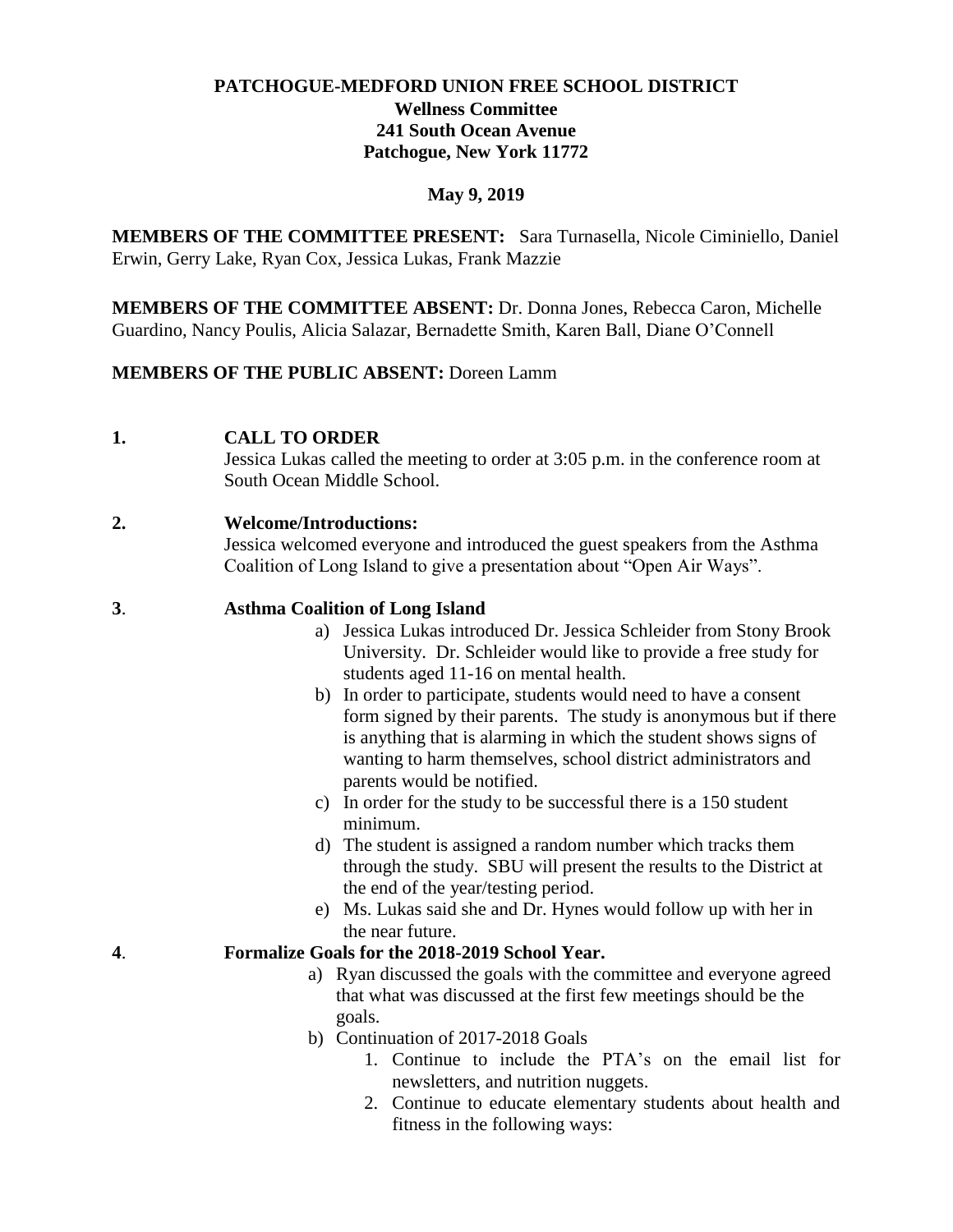# **PATCHOGUE-MEDFORD UNION FREE SCHOOL DISTRICT Wellness Committee 241 South Ocean Avenue Patchogue, New York 11772**

#### **May 9, 2019**

- i. Cornell Cooperative to work with Kindergarten classes at two elementary schools to promote nutrition (Medford and Tremont).
- ii. Taste clubs at two elementary schools (Bay and River).
- 3. Mr. Erwin will continue to analyze menus and work with students to acquire feedback on current and future menu items.
- c) Develop a Wellness Awareness Week.
- d) Develop ideas for the use of the Greenhouse at the High School.

### **5. Taste Club**

a) Bay and River are confirmed to be the two schools to have the Taste Club this year. The advisors were board approved at the January BOE meeting. Nicole informed Sara that the club can commence in March.

## **6. Wellness Week**

- a) The committee discussed the various initiatives for wellness week.
- b) Mammograms are confirmed for May 18, 2019 which are being provided by Stony Brook University free of charge
- c) Frank Mazzie discussed vision screenings for elementary aged children. This would be done May 13-21, 2019. Frank stated after attending a nurses meeting that the originally targeted grade levels for screening will be adjusted since certain grades already have vision screenings. The goal would be to capture the grades that are not being done by our nurses, namely pre-K, grade 2, and grade 4.
- d) The committee discussed doing a culminating event on Saturday May  $18<sup>th</sup>$ . It would be a Wellness Fair. Some ideas that were discussed were as follows:
	- 1. Bike Safety
	- 2. Summer Swim Safety
	- 3. Yoga
	- 4. Fun run with parents and children
	- 5. Local vendors setting up booths
	- 6. Farmer's market

### **7. Follow Up-Parents as Fitness Partners-**